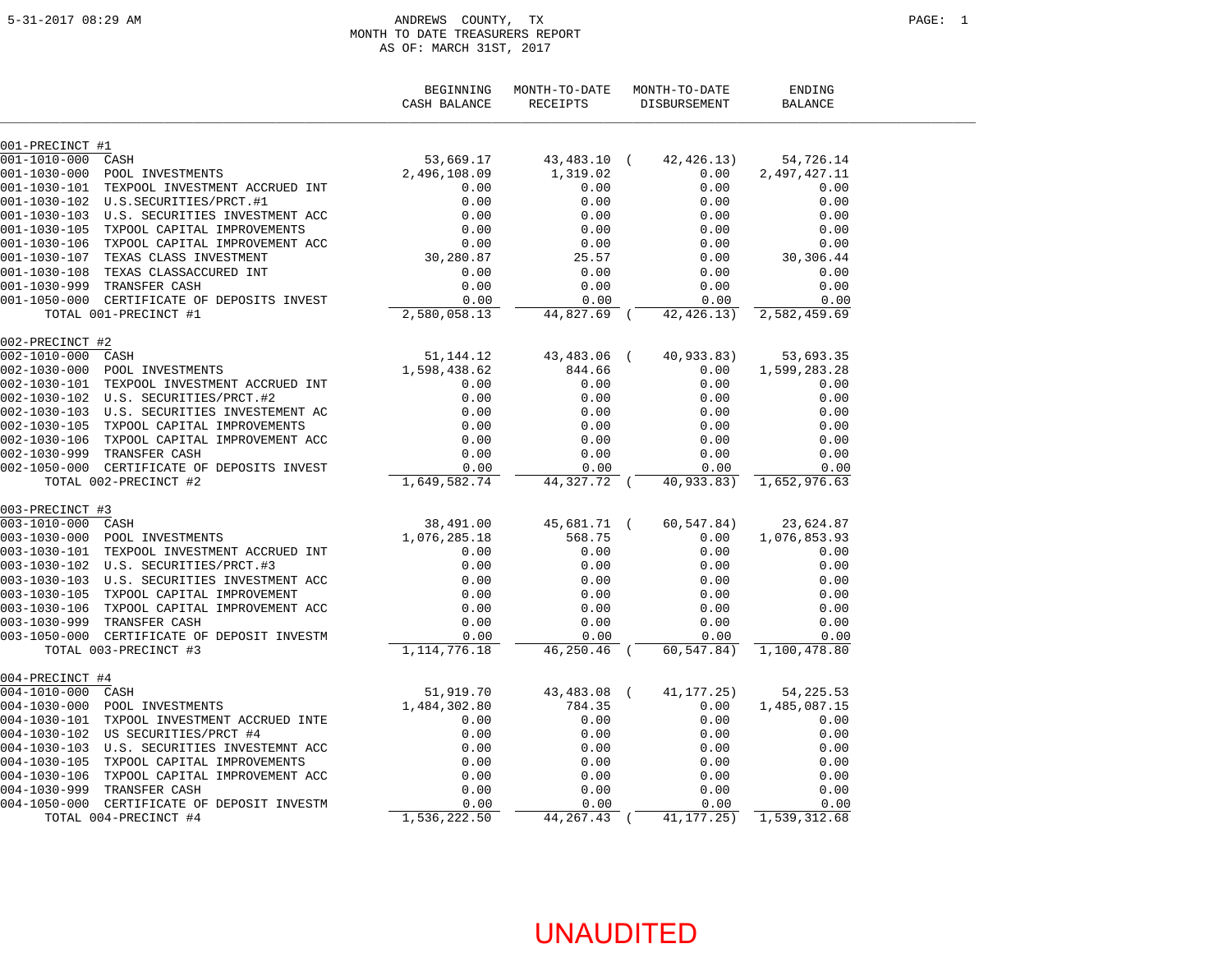#### 5-31-2017 08:29 AM ANDREWS COUNTY, TX PAGE: 2 MONTH TO DATE TREASURERS REPORT AS OF: MARCH 31ST, 2017

|                                                        | BEGINNING<br>CASH BALANCE | MONTH-TO-DATE<br>RECEIPTS | MONTH-TO-DATE<br>DISBURSEMENT | ENDING<br><b>BALANCE</b> |  |
|--------------------------------------------------------|---------------------------|---------------------------|-------------------------------|--------------------------|--|
| 005-GENERAL FUND                                       |                           |                           |                               |                          |  |
| 005-1010-000 CASH                                      | 318,533.55                | 820,951.98 (              | 994,877.46)                   | 144,608.07               |  |
| 005-1010-100 BANK ADJ<br>005-1030-000 POOL INVESTMENTS | 0.00                      | 0.00                      | 0.00                          | 0.00                     |  |
|                                                        | 25,742,055.41             | $213,431.35$ (            | 773,342.98)                   | 25, 182, 143. 78         |  |
| 005-1030-101 TEX POOL INVESTEMT ACCRUED INT            | 0.00                      | 0.00                      | 0.00                          | 0.00                     |  |
| 005-1030-102 U.S. GOVT. SECURITIES/GF                  | 0.00                      | 0.00                      | 0.00                          | 0.00                     |  |
| 005-1030-103 U.S. GOVT SECURITIES ACCRUED I            | 0.00                      | 0.00                      | 0.00                          | 0.00                     |  |
| 005-1030-999 CASH TRANSFER                             | 10,045.97                 | 0.00                      | 0.00                          | 10,045.97                |  |
| 005-1050-000 CERTIFICATE OF DEPOSITS INVEST            | 1,010,931.47              | 775.51                    | 0.00                          | 1,011,706.98             |  |
| TOTAL 005-GENERAL FUND                                 | 27,081,566.40             |                           | 1,035,158.84 (1,768,220.44)   | 26, 348, 504.80          |  |
| 008-ANDREWS COUNTY TRUST FUND                          |                           |                           |                               |                          |  |
| 008-1010-000 CASH ANDREWS TRUST ACCT                   | 89,152.88                 | 48,147.80 (               | 7,966.90)                     | 129,333.78               |  |
| 008-1060-000 TEXSTAR INVESTMENTS                       | 302,022.75                | 160.81                    | 0.00                          | 302,183.56               |  |
| TOTAL 008-ANDREWS COUNTY TRUST FUND                    | 391,175.63                | 48,308.61 (               | 7,966.90)                     | 431,517.34               |  |
| 009-PERMANENT IMPROV BOND                              |                           |                           |                               |                          |  |
| 009-1010-000 PERMANENT IMPROVEMENT BOND                | 0.00                      | 0.00                      | 0.00                          | 0.00                     |  |
| TOTAL 009-PERMANENT IMPROV BOND                        | 0.00                      | 0.00                      | 0.00                          | 0.00                     |  |
| 010-ANDREWS CO. FEXIBLE SPEND                          |                           |                           |                               |                          |  |
| 010-1010-000 CASH FLEXIBLE SPENDING                    | 10,131.36                 | 212.93                    | 0.00                          | 10,344.29                |  |
| TOTAL 010-ANDREWS CO. FEXIBLE SPEND                    | 10,131.36                 | 212.93                    | 0.00                          | 10,344.29                |  |
| 011-FAMILY PROTECTION                                  |                           |                           |                               |                          |  |
| 011-1010-000 CASH FAMILY PROTECTION                    | 1,752.24                  | 143.80                    | 0.00                          | 1,896.04                 |  |
| TOTAL 011-FAMILY PROTECTION                            | 1,752.24                  | 143.80                    | 0.00                          | 1,896.04                 |  |
| 012-ADULT LITERACY FUND                                |                           |                           |                               |                          |  |
| 012-1010-000 CASH ADULT LITERACY                       | 18.43                     | 0.00                      | 0.00                          | 18.43                    |  |
| TOTAL 012-ADULT LITERACY FUND                          | 18.43                     | 0.00                      | 0.00                          | 18.43                    |  |
| 013-CHILD ABUSE PREVENTION FU                          |                           |                           |                               |                          |  |
| 013-1010-000 CASH CHILD ABUSE PREVENTION               | 2,085.71                  | 1.88                      | 0.00                          | 2,087.59                 |  |
| TOTAL 013-CHILD ABUSE PREVENTION FU                    | 2,085.71                  | 1.88                      | 0.00                          | 2,087.59                 |  |
| 014-TIF GRANT                                          |                           |                           |                               |                          |  |
| 014-1010-000 TIF GRANT                                 | 10,055.48                 | $1,000.00$ (              | 10,514.00)                    | 541.48                   |  |
| 014-1030-000 TXPOOL TIF GRANT                          | 2,498,166.28              | $1,319.89$ (              | 1,000.00)                     | 2,498,486.17             |  |
| 014-1030-106 TXPOOL TIF GRANT ACCRUED INT              | 0.00                      | 0.00                      | 0.00                          | 0.00                     |  |
| TOTAL 014-TIF GRANT                                    | 2,508,221.76              | $2,319.89$ (              | 11, 514.00)                   | 2,499,027.65             |  |
| 015-CAPITAL IMPROVEMENT                                |                           |                           |                               |                          |  |
| 015-1010-000 CASH CAPITAL IMPROVEMENT                  | 1,515.95                  | 0.06                      | 0.00                          | 1,516.01                 |  |
| 015-1030-105 TXPOOL CAPITAL IMPROVEMENT                | 823,053.21                | 434.93                    | 0.00                          | 823, 488. 14             |  |
| 015-1030-106 TXPOOL CAPITAL IMPR. ACCRUED I            | 0.00                      | 0.00                      | 0.00                          | 0.00                     |  |
| TOTAL 015-CAPITAL IMPROVEMENT                          | 824,569.16                | 434.99                    | 0.00                          | 825,004.15               |  |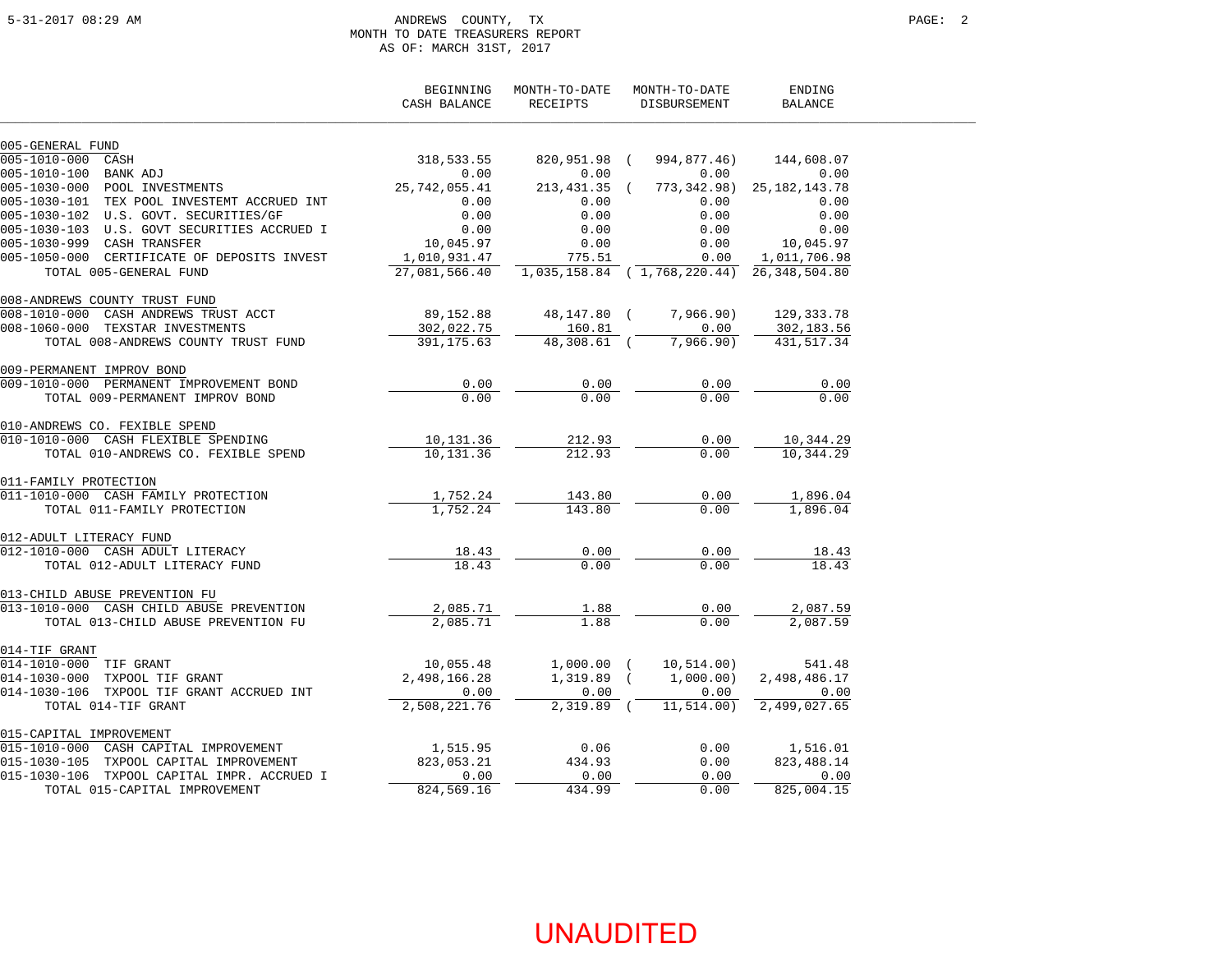### 5-31-2017 08:29 AM ANDREWS COUNTY, TX PAGE: 3 MONTH TO DATE TREASURERS REPORT AS OF: MARCH 31ST, 2017

|                                                                       | BEGINNING<br>CASH BALANCE | MONTH-TO-DATE<br>RECEIPTS | MONTH-TO-DATE<br>DISBURSEMENT                         | ENDING<br>BALANCE |  |
|-----------------------------------------------------------------------|---------------------------|---------------------------|-------------------------------------------------------|-------------------|--|
| 016-ECONOMIC DEVELOPMENT                                              |                           |                           |                                                       |                   |  |
| 016-1010-000 ECONOMIC DEVELOPMENT                                     | 1,501.01                  | 0.06                      | 0.00                                                  | 1,501.07          |  |
| 016-1060-000 ECON. DEV. TX STAR INVESTMENTS                           | 29,368.48                 | 15.62                     | 0.00                                                  | 29,384.10         |  |
| TOTAL 016-ECONOMIC DEVELOPMENT                                        | 30,869.49                 | 15.68                     | 0.00                                                  | 30,885.17         |  |
| 017-DEBT SERVICE SINKING                                              |                           |                           |                                                       |                   |  |
| 017-1010-000 CASH DEBT SERVICE SINKING FUND                           |                           |                           |                                                       | 0.71              |  |
| 017-1030-000 TXPOOL WCS BOND                                          | 6, 183, 381.03            | 3, 267, 47                | 0.00                                                  | 6,186,648.50      |  |
| 017-1060-000 TEXSTAR DEBT SERV SINKING FUND                           | 988,793.77                | 1,025,768.80              | 0.00                                                  | 2,014,562.57      |  |
| TOTAL 017-DEBT SERVICE SINKING                                        |                           |                           | 7,685,021.14 3,077,488.97 (2,561,298.33) 8,201,211.78 |                   |  |
| 018-ANDREWS EMPLOYEE TRUST                                            |                           |                           |                                                       |                   |  |
| $018-1010-0\overline{00}$ CASH ANDREWS EMPLOYEE TRUST                 | 324,582.48                |                           | 289, 453.63 (456, 326.66) 157, 709.45                 |                   |  |
| 018-1030-000 ANDREWS EMPLOYEE TRUST TXPOOL                            | 3,524,326.71              | 1,862.33                  | 0.00                                                  | 3,526,189.04      |  |
| 018-1030-101 AET TXPOOL ACCRUED INTEREST                              | 0.00                      | 0.00                      | 0.00                                                  | 0.00              |  |
| 018-1030-107 TEXAS CLASS INVESTMENT                                   | 447,626.52                | 300,510.67                | 0.00                                                  | 748,137.19        |  |
| 018-1030-108 TX CLASS ACCURED INT                                     | 0.00                      | 0.00                      | 0.00                                                  | 0.00              |  |
| TOTAL 018-ANDREWS EMPLOYEE TRUST                                      | 4,296,535.71              |                           | 591,826.63 ( 456,326.66) 4,432,035.68                 |                   |  |
| 019-CHAPTER 19                                                        |                           |                           |                                                       |                   |  |
| 019-1010-000 CASH CHAPTER 19                                          | 1,424.07)                 | $37.99$ (                 | 37.99) (                                              | 1,424.07)         |  |
| TOTAL 019-CHAPTER 19                                                  | 1,424.07)                 | $37.99$ (                 | 37.99) (                                              | 1,424.07          |  |
| 020-PAYROLL ACCOUNT FUND                                              |                           |                           |                                                       |                   |  |
| 020-1001-000 CASH                                                     | 289,657.14                |                           | 1,006,847.24 (1,052,748.61) 243,755.77                |                   |  |
| XXROLL ACCOUNT FUND<br>001-000 CASH<br>TOTAL 020-PAYROLL ACCOUNT FUND |                           |                           | 289,657.14 1,006,847.24 (1,052,748.61)                | 243,755.77        |  |
| 021-SHERIFF FORFITURE FUND ST                                         |                           |                           |                                                       |                   |  |
| 021-1010-000 SHERIFF STATE FORFEITURE FUND                            | 39,199.51                 | 1.89                      | 0.00                                                  | 39,201.40         |  |
| TOTAL 021-SHERIFF FORFITURE FUND ST                                   | 39,199.51                 | 1.89                      | 0.00                                                  | 39,201.40         |  |
| 022-COUNTY ATTY CHECK COLLECT                                         |                           |                           |                                                       |                   |  |
| 022-1010-000 CASH COUNTY ATTY HOT CHECK                               | 2,281.47                  | 690.14 (                  | 38.85)                                                | 2,932.76          |  |
| TOTAL 022-COUNTY ATTY CHECK COLLECT                                   | 2,281.47                  | 690.14 (                  | 38.85)                                                | 2,932.76          |  |
| 023-CO CLK RECORD MANAGEMENT                                          |                           |                           |                                                       |                   |  |
| 023-1010-000 CASH CO CLERK REC MNGT                                   | 9,223.46                  | $5,485.73$ (              | 1,464.99)                                             | 13,244.20         |  |
| 023-1030-000 TXPOOL CO CLERK RECORD MNGT                              | 265,041.78                | 140.06                    | 0.00                                                  | 265, 181.84       |  |
| TOTAL 023-CO CLK RECORD MANAGEMENT                                    | 274, 265. 24              | $5,625.79$ (              | 1,464.99)                                             | 278,426.04        |  |
| 024-DIST CLK RECORD MANAGEMEN                                         |                           |                           |                                                       |                   |  |
| 024-1010-000 CASH DIST CLK REC MNGT                                   | 31,671.65                 | 281.54                    | 0.00                                                  | 31,953.19         |  |
| TOTAL 024-DIST CLK RECORD MANAGEMEN                                   | 31,671.65                 | 281.54                    | 0.00                                                  | 31,953.19         |  |
| 025-COUNTY CLERK SECURITY FUN                                         |                           |                           |                                                       |                   |  |
| 025-1010-000 CASH CO CLK SECURITY FUND                                | 8,813.16                  | 596.18                    | 0.00                                                  | 9,409.34          |  |
| 025-1030-000 TXPOOL CO CLERK CH SECURITY                              | 50,127.64                 | 26.49                     | 0.00                                                  | 50,154.13         |  |
| TOTAL 025-COUNTY CLERK SECURITY FUN                                   | 58,940.80                 | 622.67                    | 0.00                                                  | 59,563.47         |  |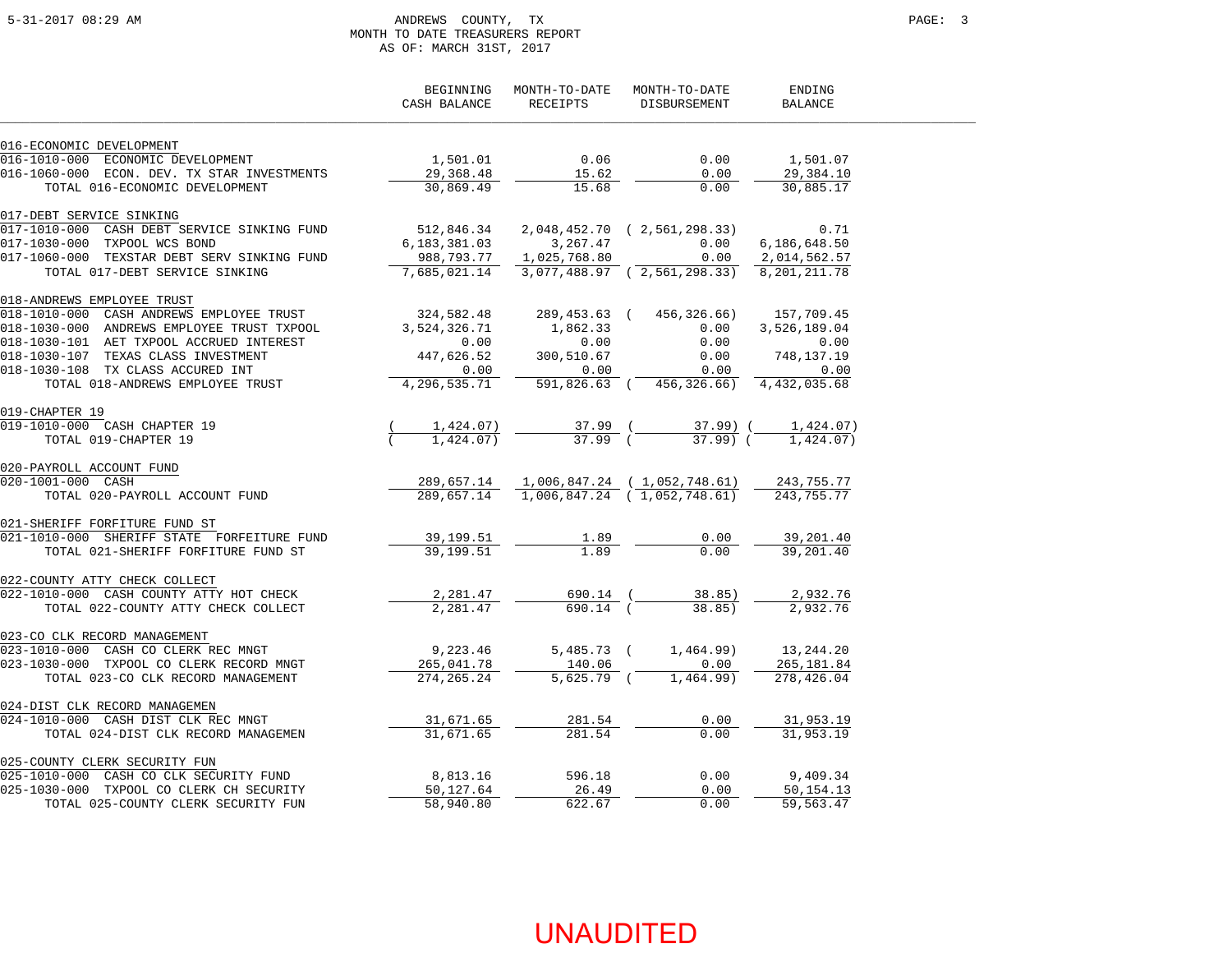### 5-31-2017 08:29 AM ANDREWS COUNTY, TX PAGE: 4 MONTH TO DATE TREASURERS REPORT AS OF: MARCH 31ST, 2017

|                                             | BEGINNING<br>CASH BALANCE | MONTH-TO-DATE<br>RECEIPTS | MONTH-TO-DATE<br>DISBURSEMENT | ENDING<br><b>BALANCE</b> |  |
|---------------------------------------------|---------------------------|---------------------------|-------------------------------|--------------------------|--|
| 026-DISTRICT COURT SECURITY F               |                           |                           |                               |                          |  |
| 026-1010-000 CASH DIST CLERK SECURITY FUND  | 14,689.73                 | 136.86                    | 0.00                          | 14,826.59                |  |
| TOTAL 026-DISTRICT COURT SECURITY F         | 14,689.73                 | 136.86                    | 0.00                          | 14,826.59                |  |
| 027-911 PSAP FUND                           |                           |                           |                               |                          |  |
| 027-1010-000 CASH 911 PSAP                  | 30,214.62                 | 496.91                    | 927.50)                       | 29,784.03                |  |
| TOTAL 027-911 PSAP FUND                     | 30, 214.62                | 496.91 (                  | 927.50)                       | 29,784.03                |  |
| 028-ANDREWS HISTORICAL COMMIS               |                           |                           |                               |                          |  |
| 028-1010-000 CASH HISTORICAL COMMISSION     | 7,110.02                  | 0.34                      | 0.00                          | 7,110.36                 |  |
| TOTAL 028-ANDREWS HISTORICAL COMMIS         | 7,110.02                  | 0.34                      | 0.00                          | 7,110.36                 |  |
| 029-COUNTY RECORD MANAGEMENT                |                           |                           |                               |                          |  |
| 029-1010-000 CRIMINAL RECORD MANAGEMENT     | 15,991.38                 | 405.12                    | 0.00                          | 16,396.50                |  |
| 029-1030-000 TXPOOL DIST CLERK RECORD MNGT  | 60,153.17                 | 31.79                     | 0.00                          | 60,184.96                |  |
| TOTAL 029-COUNTY RECORD MANAGEMENT          | 76, 144.55                | 436.91                    | 0.00                          | 76,581.46                |  |
| 030-TRUANCY COURT COSTS                     |                           |                           |                               |                          |  |
| 030-1010-000 CASH JP TRUANCY COURT COST     | 0.00                      | 0.00                      | 0.00                          | 0.00                     |  |
| TOTAL 030-TRUANCY COURT COSTS               | 0.00                      | 0.00                      | 0.00                          | 0.00                     |  |
| 031-FIRE DEPARTMENT                         |                           |                           |                               |                          |  |
| 031-1010-000 FIRE DEPARTMENT                | 12,395.07                 | 13,001.02 (               | 4,273.63)                     | 21,122.46                |  |
| 031-1030-000 TXPOOL FIRE DEPT               | 45,749.36                 | 24.18                     | 0.00                          | 45,773.54                |  |
| TOTAL 031-FIRE DEPARTMENT                   | 58, 144.43                | 13,025.20 (               | 4, 273.63)                    | 66,896.00                |  |
| 032-LIBRARY DONATION FUND                   |                           |                           |                               |                          |  |
| 032-1010-000 CASH LIBRARY DONATION          | 253.44                    | 0.01                      | 0.00                          | 253.45                   |  |
| TOTAL 032-LIBRARY DONATION FUND             | 253.44                    | 0.01                      | 0.00                          | 253.45                   |  |
| 033-WCS BOND                                |                           |                           |                               |                          |  |
| 033-1010-000 WCS BOND                       | 3,794.08                  | 0.00                      | 0.00                          | 3,794.08                 |  |
| 033-1030-000 TEXPOOL WCS BONDS              | 0.00                      | 0.00                      | 0.00                          | 0.00                     |  |
| 033-1030-101 TEXPOOL WCS BOND ACCRUED INT   | 0.00                      | 0.00                      | 0.00                          | 0.00                     |  |
| TOTAL 033-WCS BOND                          | 3,794.08                  | 0.00                      | 0.00                          | 3,794.08                 |  |
| 034-J.P. COURTHOUSE SECURITY                |                           |                           |                               |                          |  |
| 034-1010-000 JUSTICE PEACE COURTHOUSE SECUR | 9,436.09                  | $2,207.14$ (              | 5,372.63)                     | 6,270.60                 |  |
| 034-1030-000 TXPOOL JP CH SECURITY          | 159,281.66                | 84.17                     | 0.00                          | 159,365.83               |  |
| TOTAL 034-J.P. COURTHOUSE SECURITY          | 168,717.75                | $2, 291, 31$ (            | 5.372.63)                     | 165,636.43               |  |
| 035-JUVENILE DELINQUENCY PREV               |                           |                           |                               |                          |  |
| 035-1010-000 CASH JUVENILE DELINQUENCY PREV | 17,256.43                 | 285.84                    | 85.00)                        | 17,457.27                |  |
| TOTAL 035-JUVENILE DELINQUENCY PREV         | 17,256.43                 | 285.84 (                  | 85.00)                        | 17,457.27                |  |
| 036-JUDICIAL EFFICIENCY FUND                |                           |                           |                               |                          |  |
| 036-1010-000 JUDICIAL EFFICIENCY FUND CASH  | 14,711.15                 | 66.25                     | 0.00                          | 14,777.40                |  |
| TOTAL 036-JUDICIAL EFFICIENCY FUND          | 14,711.15                 | 66.25                     | 0.00                          | 14,777.40                |  |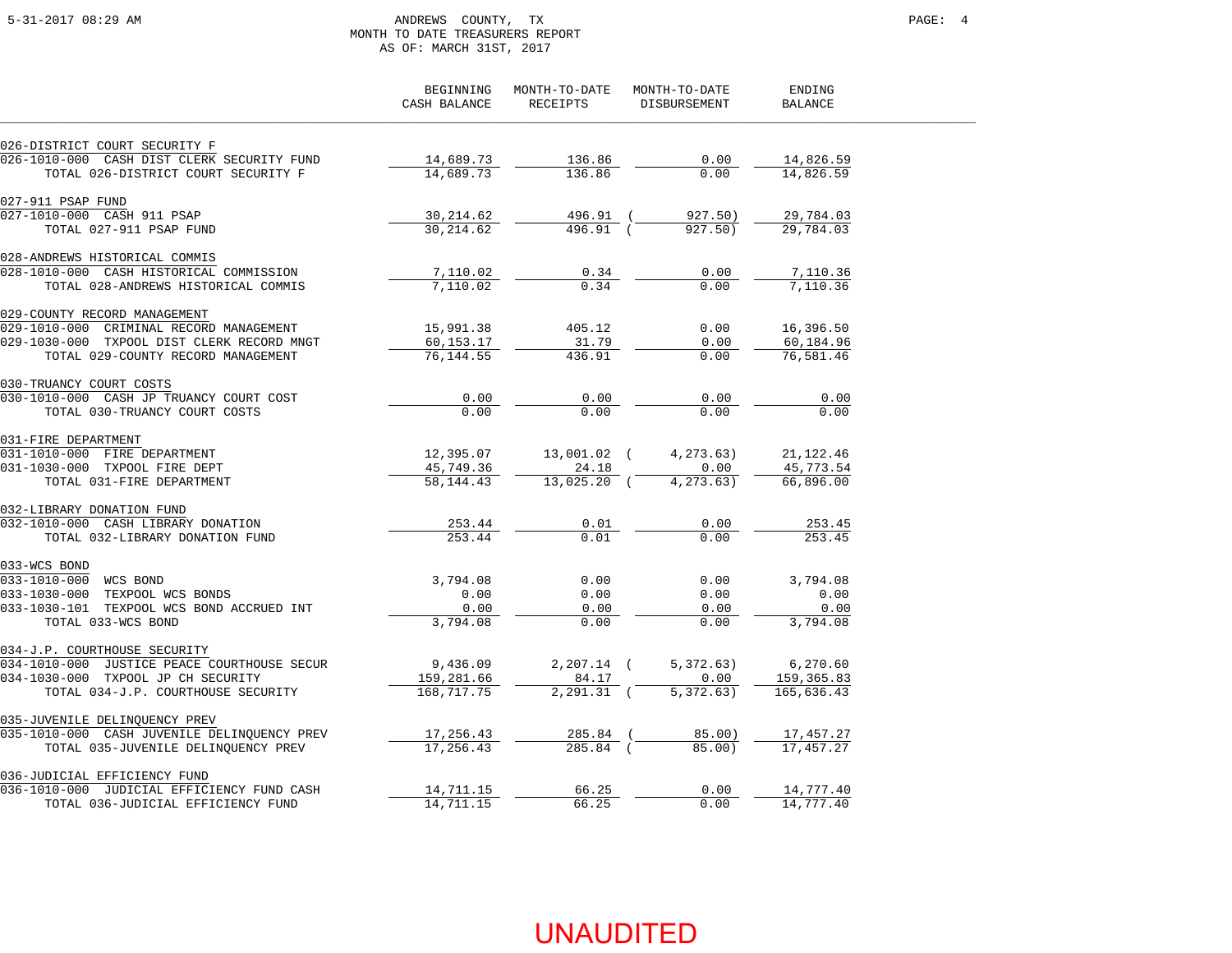### 5-31-2017 08:29 AM ANDREWS COUNTY, TX PAGE: 5 MONTH TO DATE TREASURERS REPORT AS OF: MARCH 31ST, 2017

|                                             | BEGINNING<br>CASH BALANCE | MONTH-TO-DATE<br><b>RECEIPTS</b> | MONTH-TO-DATE<br><b>DISBURSEMENT</b> | ENDING<br><b>BALANCE</b> |
|---------------------------------------------|---------------------------|----------------------------------|--------------------------------------|--------------------------|
| 037-CHRISTMAS DECORATION FUND               |                           |                                  |                                      |                          |
| 037-1010-000 CHRISTMAS DECORATION FUND      | 5,339.08                  | 0.26                             | 0.00                                 | 5,339.34                 |
| TOTAL 037-CHRISTMAS DECORATION FUND         | 5,339.08                  | 0.26                             | 0.00                                 | 5,339.34                 |
| 038-COUNTY CLERK RECORD ARCHI               |                           |                                  |                                      |                          |
| 038-1010-000 COUNTY CLERK RECORDS ARCHIVE F | 47,528.10                 | 5,450.17                         | 0.00                                 | 52,978.27                |
| 038-1030-000 TXPOOL CO CLK REC. ARCHIVES    | 100,255.29                | 52.98                            | 0.00                                 | 100,308.27               |
| TOTAL 038-COUNTY CLERK RECORD ARCHI         | 147,783.39                | 5,503.15                         | 0.00                                 | 153,286.54               |
| 039-FUNDED DEPREC/CAP IMPV                  |                           |                                  |                                      |                          |
| 039-1010-000 CASH FUNDED DEP/CAP IMPV       | 2,816.01                  | 296,319.81 (                     | 296,319.81)                          | 2,816.01                 |
| 039-1030-000 TXPOOL FUNDED DEP/CAP IMPROVE  | 4,962,777.87              | 298,947.79                       | 0.00                                 | 5,261,725.66             |
| 039-1030-101 TXPOOL INTEREST/FUNDED DEP/CAP | 0.00                      | 0.00                             | 0.00                                 | 0.00                     |
| 039-1030-102 U.S. GOVT. SECURITIES/FUNDED D | 0.00                      | 0.00                             | 0.00                                 | 0.00                     |
| 039-1030-103 U.S. GOVT SECURITY ACCRUED INT | 0.00                      | 0.00                             | 0.00                                 | 0.00                     |
| 039-1030-999 CASH TRANSFER                  | 0.00                      | 0.00                             | 0.00                                 | 0.00                     |
| TOTAL 039-FUNDED DEPREC/CAP IMPV            | 4,965,593.88              | 595,267.60 (                     | 296,319.81)                          | 5, 264, 541.67           |
| 040-DIST COURT RECORD ARCHIVE               |                           |                                  |                                      |                          |
| 040-1010-000 CASH DIST COURT RECORD ARCHIVE | 22,562.82                 | 344.01                           | 0.00                                 | 22,906.83                |
| TOTAL 040-DIST COURT RECORD ARCHIVE         | 22,562.82                 | 344.01                           | 0.00                                 | 22,906.83                |
| 041-SHERIFF/NEW JAIL FACILITY               |                           |                                  |                                      |                          |
| SHERIFF/NEW JAIL FACILITY<br>041-1010-000   | 0.00                      | 0.00                             | 0.00                                 | 0.00                     |
| 041-1030-000 TXPOOL NEW JAIL FACILITY       | 1,538,335.07              | 812.91                           | 0.00                                 | 1,539,147.98             |
| TOTAL 041-SHERIFF/NEW JAIL FACILITY         | 1,538,335.07              | 812.91                           | 0.00                                 | 1,539,147.98             |
| 042-DC/CC RECORDS PRESERVATIO               |                           |                                  |                                      |                          |
| 042-1010-000 CASH DC/CC RECORDS PRESERV.    | 21,582.25                 | 395.00                           | 0.00                                 | 21,977.25                |
| TOTAL 042-DC/CC RECORDS PRESERVATIO         | 21,582.25                 | 395.00                           | 0.00                                 | 21,977.25                |
| 044-SHERIFF FED FORFIETURE                  |                           |                                  |                                      |                          |
| 044-1010-000 SHERIFF FEDERAL FORFITURE      | 42,087.71                 | 2.05                             | 0.00                                 | 42,089.76                |
| TOTAL 044-SHERIFF FED FORFIETURE            | 42,087.71                 | 2.05                             | 0.00                                 | 42,089.76                |
| 045-SHERIFF DONATIONS                       |                           |                                  |                                      |                          |
| 045-1010-000 SHERIFF DONATIONS              | 7,003.85                  | 0.34                             | 0.00                                 | 7,004.19                 |
| TOTAL 045-SHERIFF DONATIONS                 | 7,003.85                  | 0.34                             | 0.00                                 | 7,004.19                 |
| 051-JAIL DESIGNATED FUNDS                   |                           |                                  |                                      |                          |
| 051-1010-000 CASH JAIL DESIGNATED FUND      | 95,869.55                 | 721.56                           | 0.00                                 | 96,591.11                |
| TOTAL 051-JAIL DESIGNATED FUNDS             | 95,869.55                 | 721.56                           | 0.00                                 | 96,591.11                |
| 052-VOTER REGISTRATION                      |                           |                                  |                                      |                          |
| 052-1010-000 CASH VOTER REGISTRATION        | 0.00                      | 0.00                             | 0.00                                 | 0.00                     |
| TOTAL 052-VOTER REGISTRATION                | 0.00                      | 0.00                             | 0.00                                 | 0.00                     |
| 053-TAX A/C CASH ACCOUNT                    |                           |                                  |                                      |                          |
| 053-1010-000 CASH TAX ACCOUNT               | 510,752.15                | $0.00$ (                         | 339,472.30)                          | 171,279.85               |
| TOTAL 053-TAX A/C CASH ACCOUNT              | 510,752.15                | 0.00(                            | 339, 472.30)                         | 171,279.85               |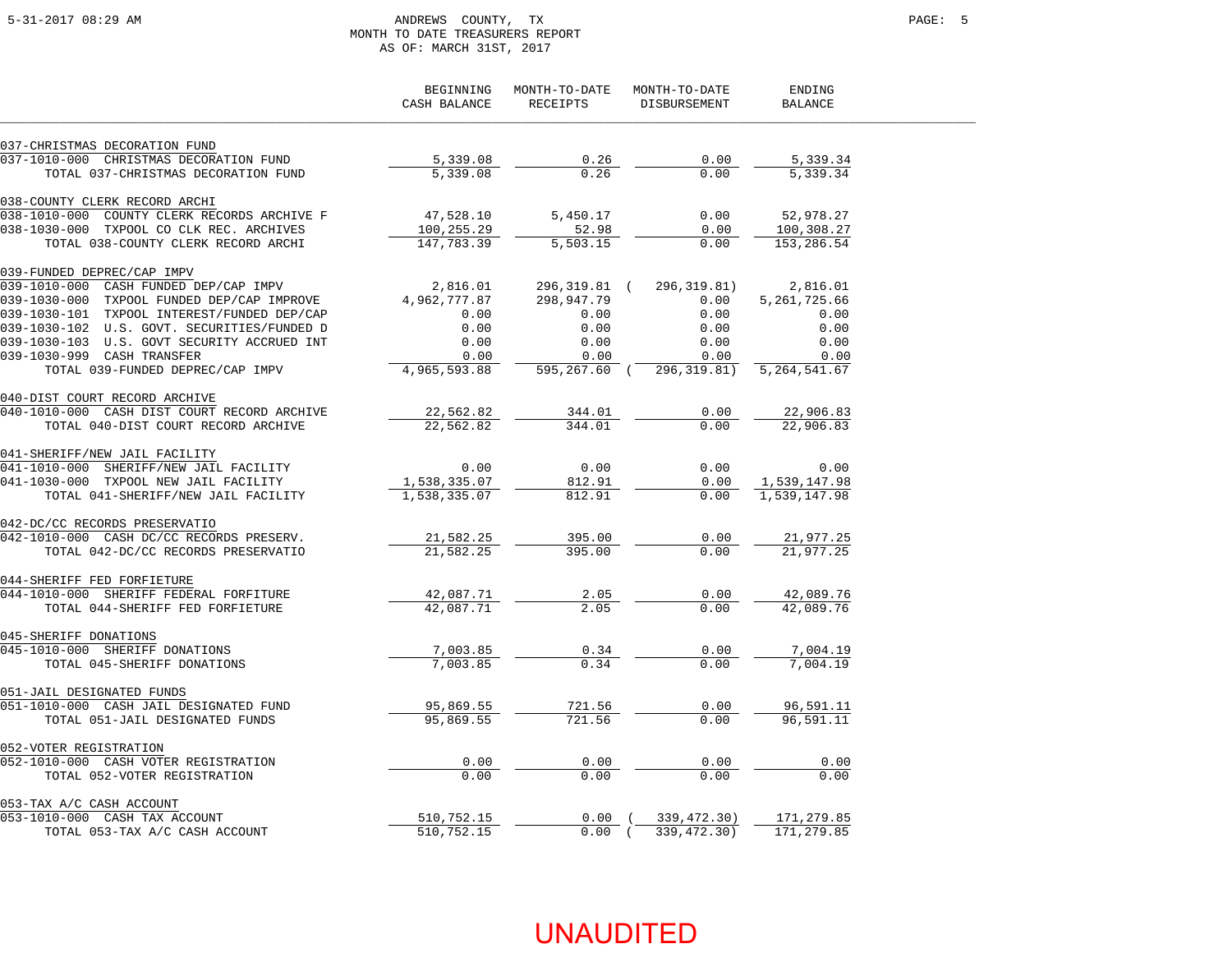### 5-31-2017 08:29 AM ANDREWS COUNTY, TX PAGE: 6 MONTH TO DATE TREASURERS REPORT AS OF: MARCH 31ST, 2017

|                                                               | BEGINNING<br>CASH BALANCE | MONTH-TO-DATE<br><b>RECEIPTS</b> | MONTH-TO-DATE<br><b>DISBURSEMENT</b> | ENDING<br><b>BALANCE</b> |
|---------------------------------------------------------------|---------------------------|----------------------------------|--------------------------------------|--------------------------|
| 055-DISTRICT CLERK COST DEPOS                                 |                           |                                  |                                      |                          |
| 055-1010-000 CASH                                             | 1,107,012.30              | $0.00$ (                         | 3,629.31)                            | 1,103,382.99             |
| TOTAL 055-DISTRICT CLERK COST DEPOS                           | 1,107,012.30              | 0.00(                            | 3,629.31)                            | 1,103,382.99             |
| 056-DISTRICT CLERK TRUST ACCO                                 |                           |                                  |                                      |                          |
| 056-1010-000 CASH DISTRICT CLERK TRUST ACCT                   | 740,790.69                | 0.00                             | 0.00                                 | 740,790.69               |
| TOTAL 056-DISTRICT CLERK TRUST ACCO                           | 740,790.69                | 0.00                             | 0.00                                 | 740,790.69               |
| 057-TAX A/C VEHICLE TAX ESCRO                                 |                           |                                  |                                      |                          |
| 057-1010-000 CASH VEHICLE INVENTORY TAX                       | 12,496.63                 | 17,168.96                        | 0.00                                 | 29,665.59                |
| TOTAL 057-TAX A/C VEHICLE TAX ESCRO                           | 12,496.63                 | 17,168.96                        | 0.00                                 | 29,665.59                |
| 058-SHERIFF'S SEIZED MONEY                                    |                           |                                  |                                      |                          |
| 058-1010-000 CASH SHERIFF SIEZED MONEY                        | 6,791.91                  | 0.00                             | 0.00                                 | 6,791.91                 |
| TOTAL 058-SHERIFF'S SEIZED MONEY                              | 6,791.91                  | 0.00                             | 0.00                                 | 6,791.91                 |
| 059-SHERIFF'S ABANDONED VEHIC                                 |                           |                                  |                                      |                          |
| 059-1010-000 CASH SHERIFF ABANDONED VEHICLE                   | 1,341.23                  | 0.00                             | 0.00                                 | 1,341.23                 |
| TOTAL 059-SHERIFF'S ABANDONED VEHIC                           | 1,341.23                  | 0.00                             | 0.00                                 | 1,341.23                 |
| 061-JAIL & INMATE TRUST FUND                                  |                           |                                  |                                      |                          |
| 061-1010-000 CASH JAIL & INMATE TRUST ACCT                    | 2,834.04                  | $0.00$ (                         | 58.97)                               | 2,775.07                 |
| TOTAL 061-JAIL & INMATE TRUST FUND                            | 2,834.04                  | 0.00(                            | 58.97)                               | 2,775.07                 |
| 062-TAC VEHICLE REGISTRATON                                   |                           |                                  |                                      |                          |
| 062-1010-000 TAC VEHICLE REGISTRATION                         | 104,045.28                | 15,099.64                        | 0.00                                 | 119,144.92               |
| TOTAL 062-TAC VEHICLE REGISTRATON                             | 104,045.28                | 15,099.64                        | 0.00                                 | 119, 144.92              |
| 063-COUNTY CLERK CASH ACCOUNT                                 |                           |                                  |                                      |                          |
| 063-1010-000 CASH COUNTY CLERK ACCOUNT                        | 36,279.99                 | 13,099.25                        | 0.00                                 | 49,379.24                |
| TOTAL 063-COUNTY CLERK CASH ACCOUNT                           | 36.279.99                 | 13,099.25                        | 0.00                                 | 49.379.24                |
| 064-CO ATTY FORFIETURE FUND                                   |                           |                                  |                                      |                          |
| 064-1010-000 CO ATTY FORFIETURE FUND                          | 1,672.73                  | 0.00                             | 0.00                                 | 1,672.73                 |
| TOTAL 064-CO ATTY FORFIETURE FUND                             | 1,672.73                  | 0.00                             | 0.00                                 | 1,672.73                 |
| 065- JUV PROB MENTAL HEALTH                                   |                           |                                  |                                      |                          |
| 065-1010-000 JUV PROB/ INTENSIVE BASE RETEN                   | 12,497.71)                | $4,126.00$ (                     | 1,670.90) (                          | 10,042.61)               |
| TOTAL 065- JUV PROB MENTAL HEALTH                             | 12,497,71)                | $4.126.00$ (                     | $1.670.90)$ (                        | 10.042.61)               |
| 068-SCAAP/CRIMINAL ALIEN ASSI                                 |                           |                                  |                                      |                          |
| 068-1010-000 SCAAP CASH                                       | 22,591.42                 | 0.00                             | 0.00                                 | 22,591.42                |
| TOTAL 068-SCAAP/CRIMINAL ALIEN ASSI                           | 22,591.42                 | 0.00                             | 0.00                                 | 22,591.42                |
| 070-OFFICE OF PUBLIC HEALTH/O                                 |                           |                                  |                                      |                          |
| 070-1010-000 RLSS/LPHS<br>TOTAL 070-OFFICE OF PUBLIC HEALTH/O | 890.32                    | 0.00                             | $4,490.23)$ (                        | 3,599.91)                |
|                                                               | 890.32                    | $0.00$ (                         | $4,490.23$ (                         | 3.599.91)                |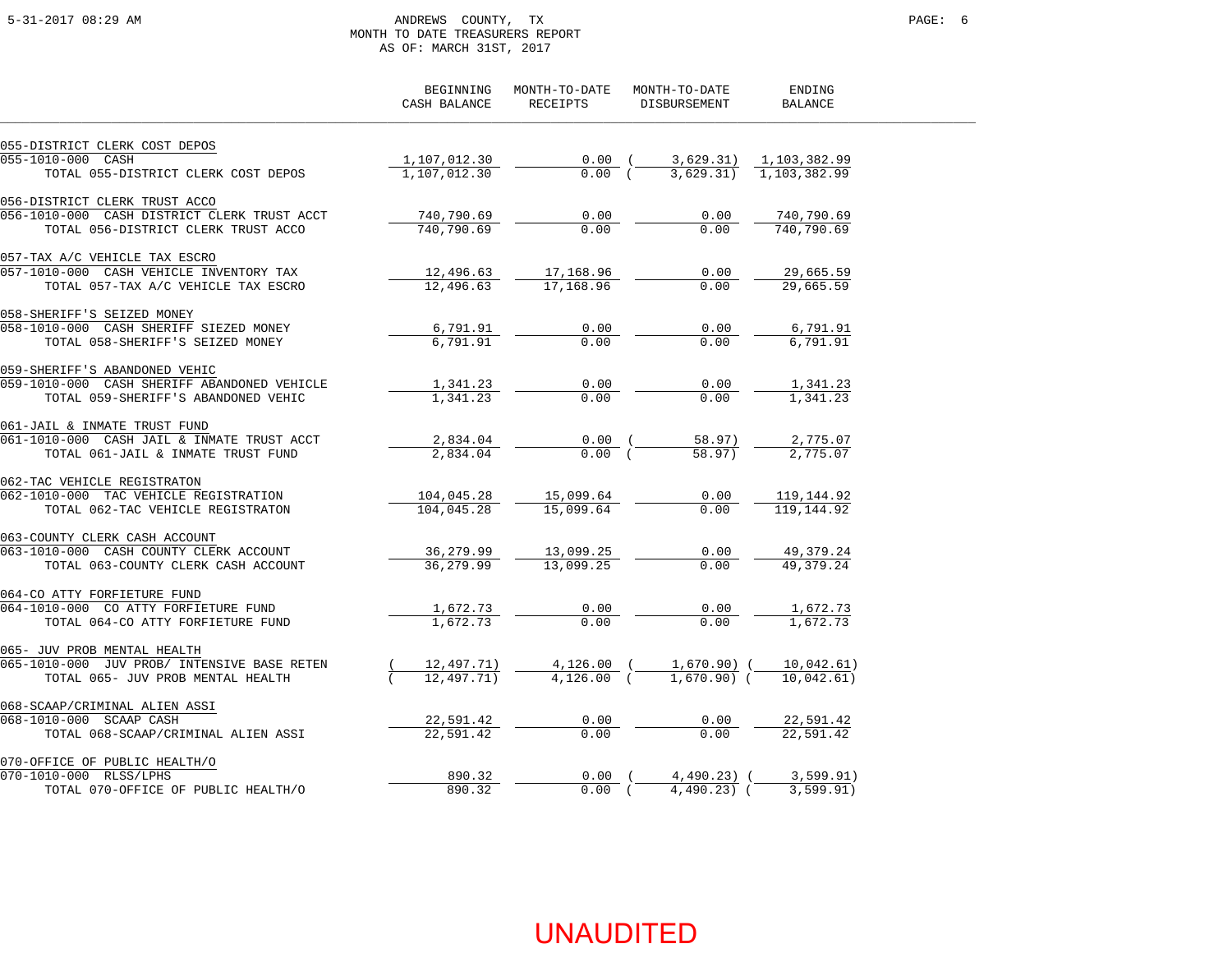### 5-31-2017 08:29 AM ANDREWS COUNTY, TX PAGE: 7 MONTH TO DATE TREASURERS REPORT AS OF: MARCH 31ST, 2017

|                                             | BEGINNING<br>CASH BALANCE | MONTH-TO-DATE<br>RECEIPTS | MONTH-TO-DATE<br>DISBURSEMENT         | ENDING<br><b>BALANCE</b> |
|---------------------------------------------|---------------------------|---------------------------|---------------------------------------|--------------------------|
| 071-IMM/LOCALS GRANT/IMM/LOCA               |                           |                           |                                       |                          |
| 071-1010-000 IMM/LOCALS GRANT               | 2,349.48)                 | 7,380.21 (                | 16,915.43) (                          | 11,884.70)               |
| TOTAL 071-IMM/LOCALS GRANT/IMM/LOCA         | 2,349.48                  | $7.380.21$ (              | $16.915.43$ ) (                       | 11,884.70)               |
| 072-JUV PROB BASIC SUPERVISIO               |                           |                           |                                       |                          |
| 072-1010-000 GRANT X CASH                   | 10,277.19                 | $3,023.00$ (              | 1,799.24)                             | 11,500.95                |
| TOTAL 072-JUV PROB BASIC SUPERVISIO         | 10,277.19                 | $3.023.00$ (              | 1,799.24)                             | 11,500.95                |
| 073-HEALTH DEPT- TITLE V FEE                |                           |                           |                                       |                          |
| 073-1010-000 TITLE V FEE                    | 10,788.66                 | 447.00 (                  | 1,981.09)                             | 9,254.57                 |
| TOTAL 073-HEALTH DEPT- TITLE V FEE          | 10,788.66                 | 447.00 (                  | $1,981,09$ )                          | 9,254.57                 |
| $074 - PHC$                                 |                           |                           |                                       |                          |
| 074-1010-000 PRIMARY HEALTH CARE PROGRAM    | 20,177.60                 | $0.00$ (                  | 8,596.49)                             | 11,581.11                |
| TOTAL 074-PHC                               | 20,177.60                 | 0.00(                     | 8,596.49)                             | 11,581.11                |
| 075-JUV PROB PRE & POST ADJ                 |                           |                           |                                       |                          |
| 075-1010-000 JUV PROB GRANT A               | 3,800.41)                 |                           | 5,490.00 (9,020.00) (                 | 7,330.41)                |
| TOTAL 075-JUV PROB PRE & POST ADJ           | 3.800.41)                 | $5,490.00$ (              | $9,020.00)$ (                         | 7,330.41)                |
| 076-JUV PROB COMMUNITY PROG                 |                           |                           |                                       |                          |
| 076-1010-000 COMMUNITY PROGRAMS             | 481.14)                   |                           | $2,655.00$ ( $3,783.43$ ) ( 1,609.57) |                          |
| TOTAL 076-JUV PROB COMMUNITY PROG           | 481.14)                   | $2,655.00$ (              | $3.783.43$ (                          | 1,609.57)                |
| 077-JUV PROB REGIONALIZATION                |                           |                           |                                       |                          |
| 077-1010-000 JUV PROB REGIONALIZATION       | 3,936.68                  |                           | $6,119.00$ ( $6,697.40$ )             | 3,358.28                 |
| TOTAL 077-JUV PROB REGIONALIZATION          | 3,936.68                  | $6.119.00$ (              | 6.697.40                              | 3,358.28                 |
| 078-TJPC E/ TITLE 4                         |                           |                           |                                       |                          |
| 078-1010-000 CASH TITLE 4                   | 17,103.00                 | 0.00                      | 0.00                                  | 17,103.00                |
| TOTAL 078-TJPC E/ TITLE 4                   | 17,103.00                 | 0.00                      | 0.00                                  | 17,103.00                |
| 079-JUV PROB COMMITMENT DIVER               |                           |                           |                                       |                          |
| 079-1010-000 SECURE RESD. PLACEMENT         | 7,152.00                  |                           | $1,022.00$ ( $8,463.50$ (             | 289.50)                  |
| TOTAL 079-JUV PROB COMMITMENT DIVER         | 7.152.00                  | $1,022,00$ (              | $8,463,50$ (                          | 289.50)                  |
| 081-LAW ENFORCEMENT ED LEOSE                |                           |                           |                                       |                          |
| 081-1010-000 LAW ENFORCEMENT ED LEOSE       | 30,527.83                 | $1.45$ (                  | 561.77)                               | 29,967.51                |
| TOTAL 081-LAW ENFORCEMENT ED LEOSE          | 30, 527.83                | $1.45$ (                  | 561.77)                               | 29,967.51                |
| 087-BASIC SUPERVISION                       |                           |                           |                                       |                          |
| 087-1010-000 CASH BASIC SUPERVISION         | 23,965.65)                | 46,636.01 (               | 25,344.31) (                          | 2,673.95)                |
| TOTAL 087-BASIC SUPERVISION                 | 23,965,65)                | $46.636.01$ (             | $25.344.31$ (                         | 2.673.95                 |
| 088-SEX OFFENDER PROG. (CCP.0               |                           |                           |                                       |                          |
| 088-1010-000 SEX OFFENDER PROG. (CCP.002/SX | 3,314.66                  | 5,795.56                  | 1,500.00)                             | 7,610.22                 |
| TOTAL 088-SEX OFFENDER PROG. (CCP.0         | 3,314.66                  | $5,795.56$ (              | 1,500,00)                             | 7,610.22                 |